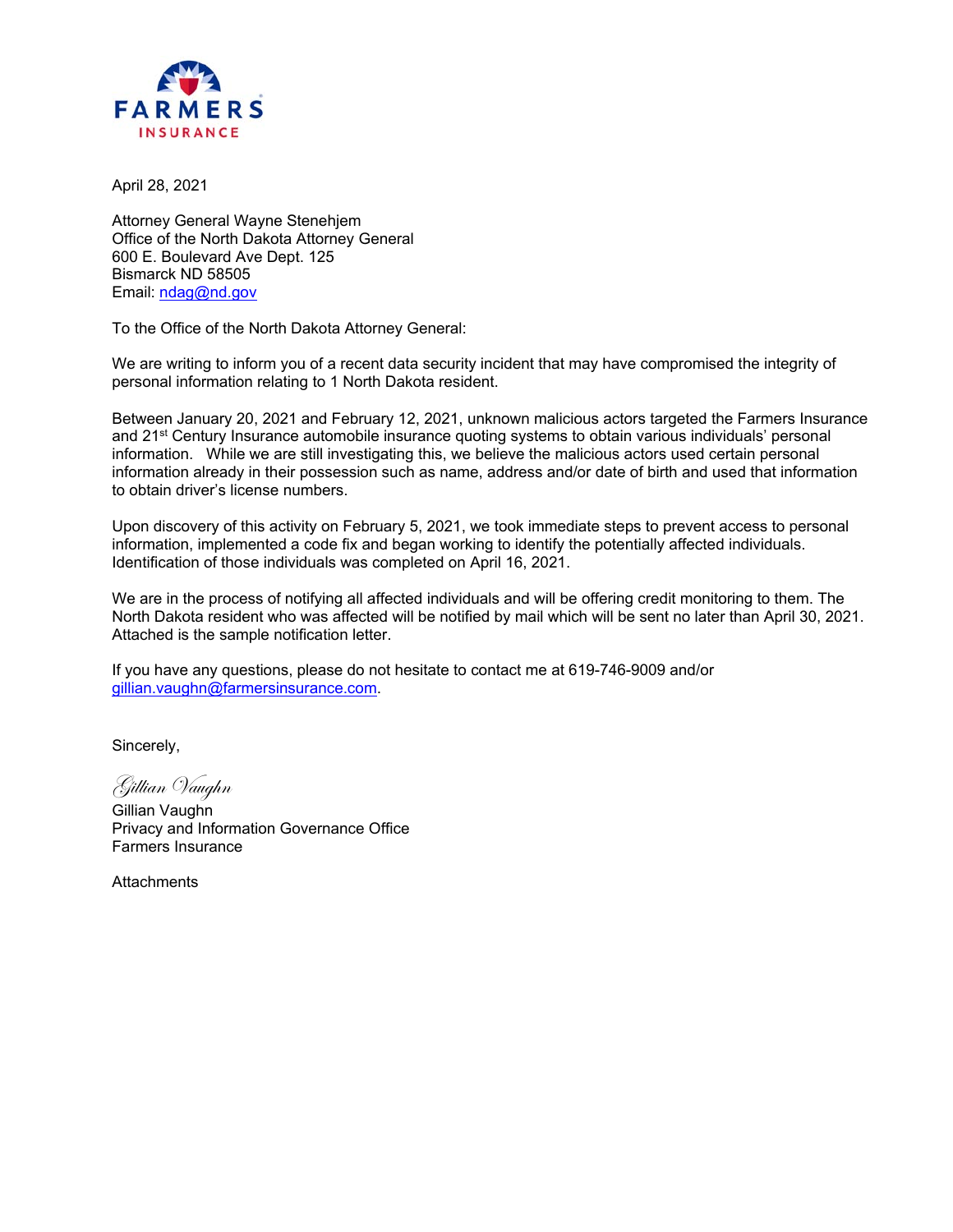

[ Date]

[First Last **Address** City,State Zip]

# **NOTICE OF DATA BREACH**

Dear [First name]:

We are writing to inform you of a recent security incident that involved the Farmers Insurance<sup>®</sup> online automobile insurance quoting tool.

# **What Happened?**

I am writing to let you know that between January 20, 2021 and February 12, 2021, unknown malicious actors targeted the Farmers auto quoting system to obtain various individuals' personal information. While we are still investigating this to determine exactly how this occurred, we believe your driver's license number may have been obtained. Upon discovery of this activity, we took immediate steps to prevent access to personal information and began working to identify the potentially affected individuals.

We are notifying you and any consumers who we believe were affected by this incident. However, we believe some people receiving this letter may have made valid quote requests or had someone in their household make valid quote requests on our website during the applicable time period. Therefore, if a valid quote request was made on our website during the relevant time period, then it is possible that your information may not have been exposed in this incident.

# **What Information Was Involved?**

We believe that the malicious actors had certain personal information about you such as name, address and/or date of birth and used that information to obtain your driver's license number via the quoting system tool. We regret this happened and sincerely apologize for any inconvenience and concern this causes you. We take our obligation to safeguard personal information seriously and are alerting you so you can take steps to help protect yourself. To do so, we encourage you to take the steps that are outlined below.

## **What We Are Doing.**

*CyberScout*, has been retained to help you with any questions or problems you may encounter related to this matter, including obtaining a credit report, credit monitoring and placing fraud alerts on your behalf. To assist you, we are providing you with access to Single Bureau Credit Monitoring/Triple Bureau Credit Report*\** services at no charge. These services provide you with alerts for twelve months from the date of enrollment when changes occur to your Experian credit file. This notification is sent to you the same day that the change or update takes place with the bureau. In addition, we are providing you with proactive fraud assistance to help with any questions that you might have or in the event that you become a victim of fraud. These services will be provided by Cyberscout, a company specializing in fraud assistance and remediation services.

*\*Please note that when signing up for the credit and fraud monitoring products, you may be asked to verify personal information for your own protection in order to confirm your identity.*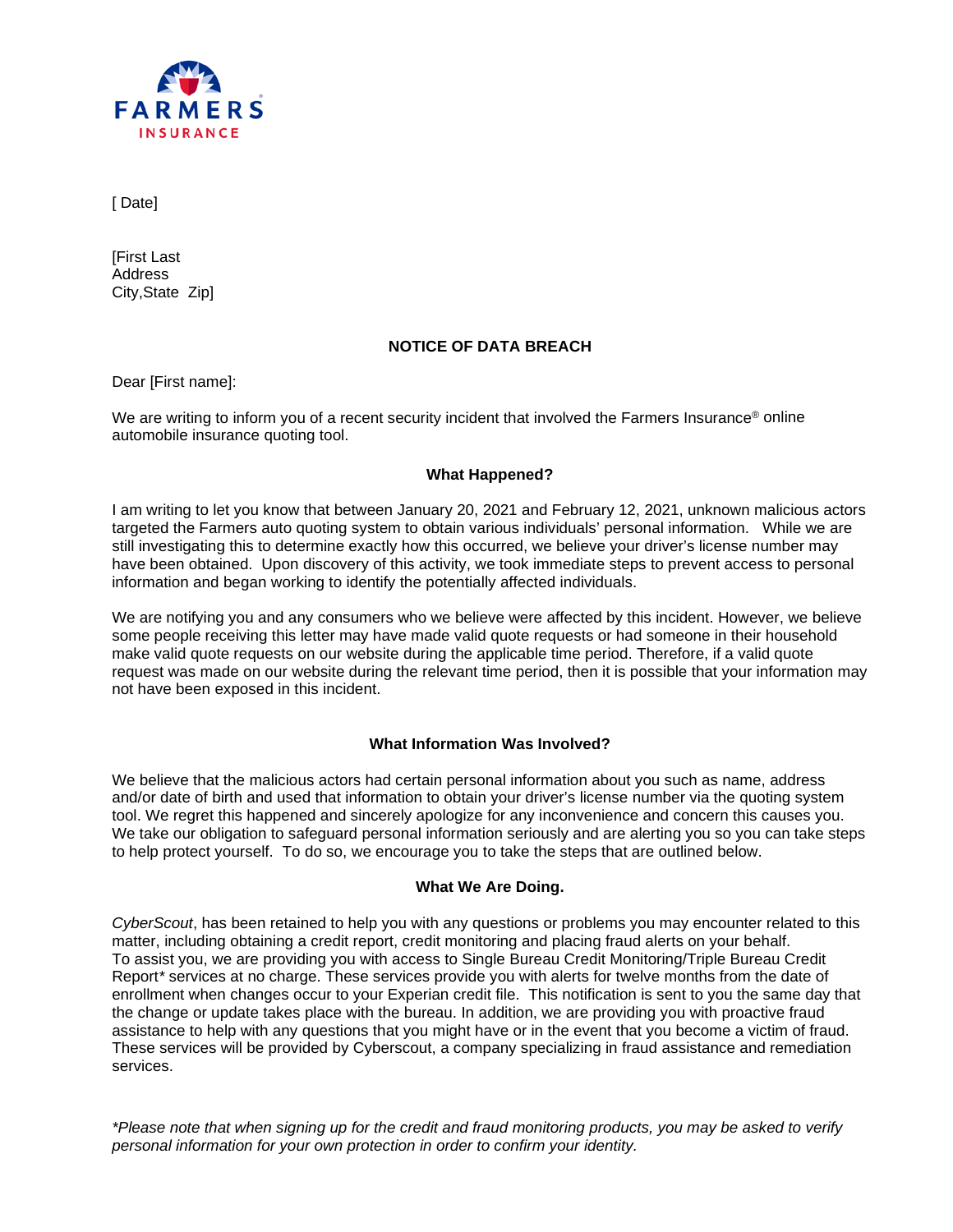To enroll in Credit Monitoring\* services at no charge, please log on to **https://www.cs11protect.com or cs11protect.com**, click the "Sign Up" button and follow the instructions to create your account.

Enter your information and the following Access Code to complete your registration: **<<Access Code>>**

Next, click the "Use Now" link on the Monitoring Services tile to verify your identity and activate your monitoring services.

In order for you to receive the monitoring services described above, you must enroll within 90 days from the date of this letter.

## **What You Can Do.**

In addition to enrolling in Credit Monitoring, we recommend that you take the following precautions:

*Order your free credit report* – You are entitled under U.S. law to one free credit report annually from each of the three national credit bureaus. To order your free credit report, visit [www.annualcreditreport.com,](http://www.annualcreditreport.com/) call toll free at **877-322-8228**, or complete the Annual Credit Report Request Form on the U.S. Federal Trade Commission's website at [www.ftc.gov](http://www.ftc.gov/) and mail it to **Annual Credit Report Requests Service, P.O. Box 105281, Atlanta, GA 30348-5281.** Do not contact the three credit bureaus individually. They provide free annual credit reports only through the website or toll-free number.

When you receive your credit report, review it carefully. Look for accounts you did not open, inquiries from creditors you did not initiate, and any inaccurate personal information, such as your home address and telephone number. You should notify the credit bureaus of any inaccuracies in your report, whether due to error or fraud, as soon as possible so the information can be investigated and, if found to be in error, corrected. If there are accounts or charges you did not authorize, immediately notify the appropriate credit bureau by telephone and in writing. You should also call your local police department and file a report of identity theft. Get and keep a copy of the police report because you may need to give copies to creditors to clear up your records or to access transaction records. Even if there are no signs of fraud, you should continue to check your credit report every three months for the next year.

*Place a fraud alert on your credit bureau file* – A fraud alert instructs issuers of credit to use more than normal scrutiny for any request for new or additional credit. This adds a layer of protection, but it might limit your ability to obtain *instant credit* (for example, an instant credit card offered by a retail store). You can place a fraud alert by contacting one of three national consumer reporting agencies directly at:

| Equifax    | P.O. Box 740241<br>Atlanta, Georgia 30374-0241                                        | 800-525-6285 | www.equifax.com    |
|------------|---------------------------------------------------------------------------------------|--------------|--------------------|
| Experian   | P.O. Box 9532<br>Allen, Texas 75013                                                   | 888-397-3742 | www.experian.com   |
| TransUnion | Fraud Victim Assistance Division<br>P.O. Box 6790<br>Fullerton, California 92834-6790 | 800-680-7289 | www.transunion.com |

*Place a security freeze on your credit file* – Since September 21, 2018, placing a freeze on your credit file is free. Visit the credit bureau links below to determine how and what information you need to provide them to place a security freeze on your credit report to prohibit a credit bureau from releasing information from your credit report without your consent. For more information on placing a security freeze on your credit reports, please visit the following credit bureaus: